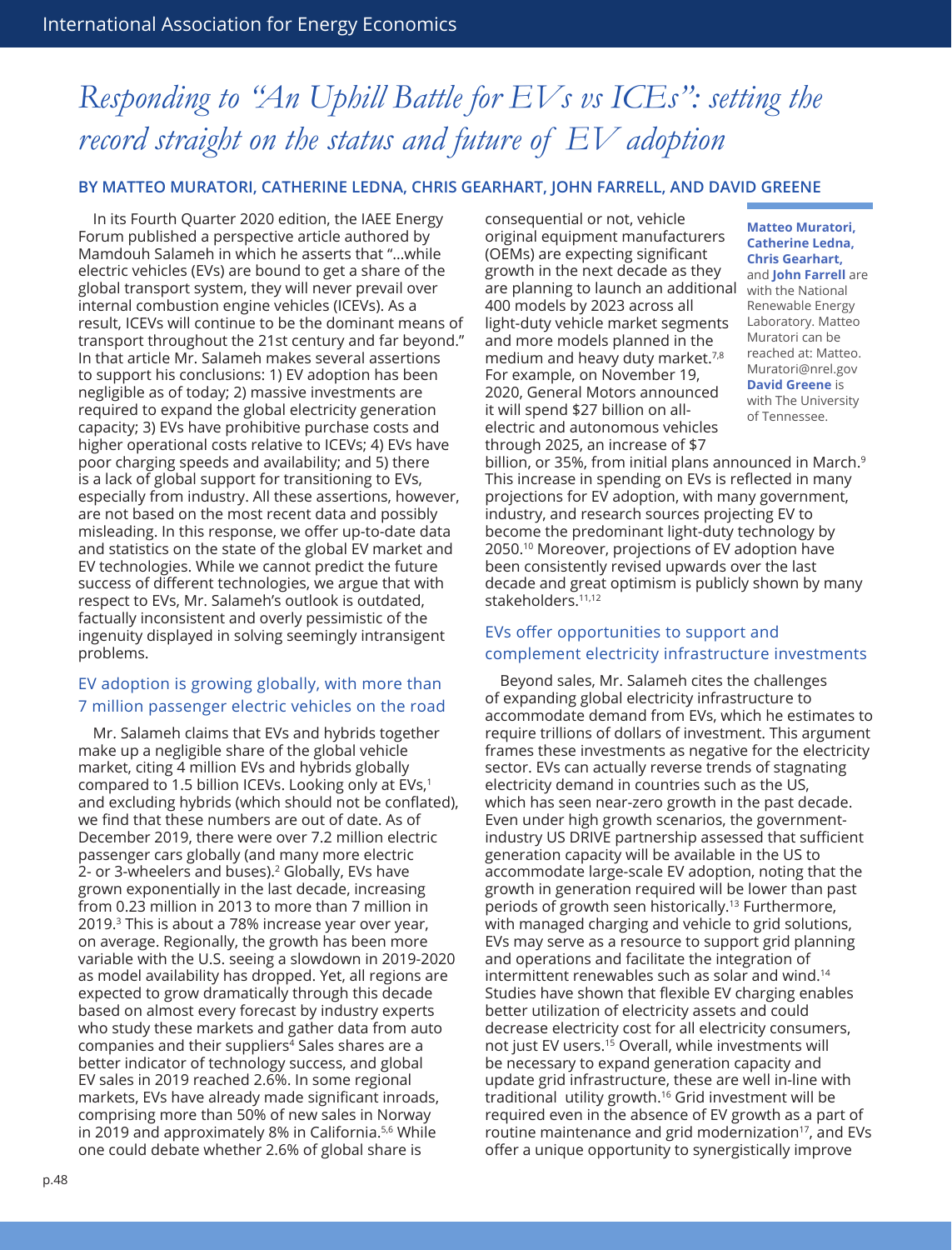the efficiency and economics of mobility and electric power systems.18 Lastly, it should also be noted that the investments in oil and gas required under an ICEVdominated future are substantial as well (averaging \$500 billion per year for upstream investments alone between 2015 and 2019).19

# EV purchase price are decreasing with battery costs, and operational cost is already lower compared to ICEVs

Mr. Salameh also argues that high purchase price and operational costs are additional barriers to the adoption of EVs. He cites a cost of \$70,000 to \$100,000 for an EV with a range of 250-300 miles; but in fact, five of the 11 battery electric vehicles with ranges above 250 miles currently available on the U.S. market have a retail price below \$50,000 (without considering incentives). Before incentives, a Chevy Bolt (259 miles of range) costs less than \$40,000 in the U.S., and a Tesla Model 3 (290 miles) sells for a base price of around  $$40,000$  in the U.S. and in China.<sup>20</sup> If prices were to stay at this level, we might agree that vehicle cost will limit EV adoption. But battery prices are dropping rapidly along with other key EV components. Battery electric vehicles (BEVs) are expected to reach purchase price parity with ICEVs when battery prices reach  $\sim$ \$80 -100/kWh.<sup>21,22</sup> Battery pack prices are expected to fall below \$100/kWh by 2024 and below \$80/kWh by 2030 according to projections made by BNEF and others.23,24 At the same time, ICEVs capable of meeting increasingly stringent fuel economy and criteria emissions regulations are becoming more complex and expensive,<sup>25</sup> and automakers including Daimler, Volkswagen, and General Motors have announced an intent to end research and development on new ICEV platforms in favor of EVs.<sup>26,27,28</sup>

In addition to reductions in upfront purchase cost, EV operational costs are already lower than those of ICEVs, making total cost of ownership cheaper for EVs in some cases.29 Recent data show that maintenance costs for EVs in the US are up to 50% lower than ICEVs, and differences in fuel prices also offer substantial savings.30,31 Mr. Salameh argues that savings from maintenance costs will be outweighed by increasing electricity prices. Energy prices, especially for petroleum, have been volatile and heavily influenced by global macroeconomic and geopolitical conditions.<sup>32</sup> While gasoline and electricity prices vary widely across regions and their future trajectory is uncertain, recent US-focused research indicates slightly falling electricity prices over the next decades as a result of declining generation costs.33 Including charging equipment costs and using current retail electricity prices and future escalation, the cost of charging an EV in the US is estimated to range between \$0.08 and \$0.27/kWh, resulting in lifetime fuel savings of \$3,000 relative to an ICEV under the worst case scenario and over \$10,000 in the best-case scenario (considering electricity price escalation).<sup>34</sup> The combination of more expensive ICEVs and cheaper EVs due to continued battery and other technology cost reductions suggest that the lifetime

cost of EVs will continue to grow more competitive with ICEVs even in the absence of subsidies.

### Charging infrastructure availability and charging speeds are increasing

EV charging speed and public charging availability have also rapidly improved. Far from Mr. Salameh's estimate of 30 miles of range per hour of charging, today's standard commercial DC fast chargers can deliver 60 to 80 miles of range in 20 minutes of charging.35 Faster charging speeds (150 kW–350kW per car or 600–1400 miles of range per hour) are commercially available and becoming increasingly common.36 A 2019 Tesla Model 3 Long Range vehicle operating at peak efficiency can recover up to 75 miles of charge in just 5 minutes.<sup>37</sup> Globally, public charging availability has grown rapidly, with the number of chargers increasing by 60% between 2018 and 2019 to reach 862,000 globally—with 263,000 being fast chargers.38 In the U.S. alone over 75,000 public chargers were available at the end of 2019, with 13,000 being fast chargers.39 The IEA projects that by 2030 public chargers will expand to 11 million worldwide assuming that existing government policies are fully implemented (supporting 140 million EVs).40

## Significant current and planned support from industry and governments globally

Mr. Salameh states that "…any mandatory transition to renewable energy and EVs will not achieve the desired outcome without individuals, businesses and governments getting on board." We agree with this sentiment and believe there is strong evidence that such buy-in is occurring. With respect to individuals, in addition to increasing sales growth, surveys in the US have found that the number of consumers intending to purchase an EV has grown over time due to increased experience with the technology and greater appreciation of the financial and environmental advantages to ownership.<sup>41,42</sup> In addition, governments and industry alike have signaled continuing and increasing commitment to EVs. While purchase subsidies declined in some regions in 2019, regulatory measures such as China's New Energy Vehicle mandate, zero emission vehicle mandates in regions of the US and Canada, and European fuel economy and CO<sub>2</sub> standards continue to incentivize EV sales, with existing policies set to grow stricter over time.43 As of 2020, seventeen countries, including France, the UK, and Norway, have signaled an intent to increase these commitments in the future, with zero emission vehicle targets and goals of phasing out ICEVs by 2050.44 As a recent example, in 2020 the state of California announced that by 2035 all new cars and passenger trucks sold in the state must be zero emissions vehicles, a category that is dominated by EVs.45 Automakers have also voiced their support for this transition. Speaking at the Automotive Press Association, Mary Barra, CEO of General Motors, stated "We believe in an all-electric future, and we're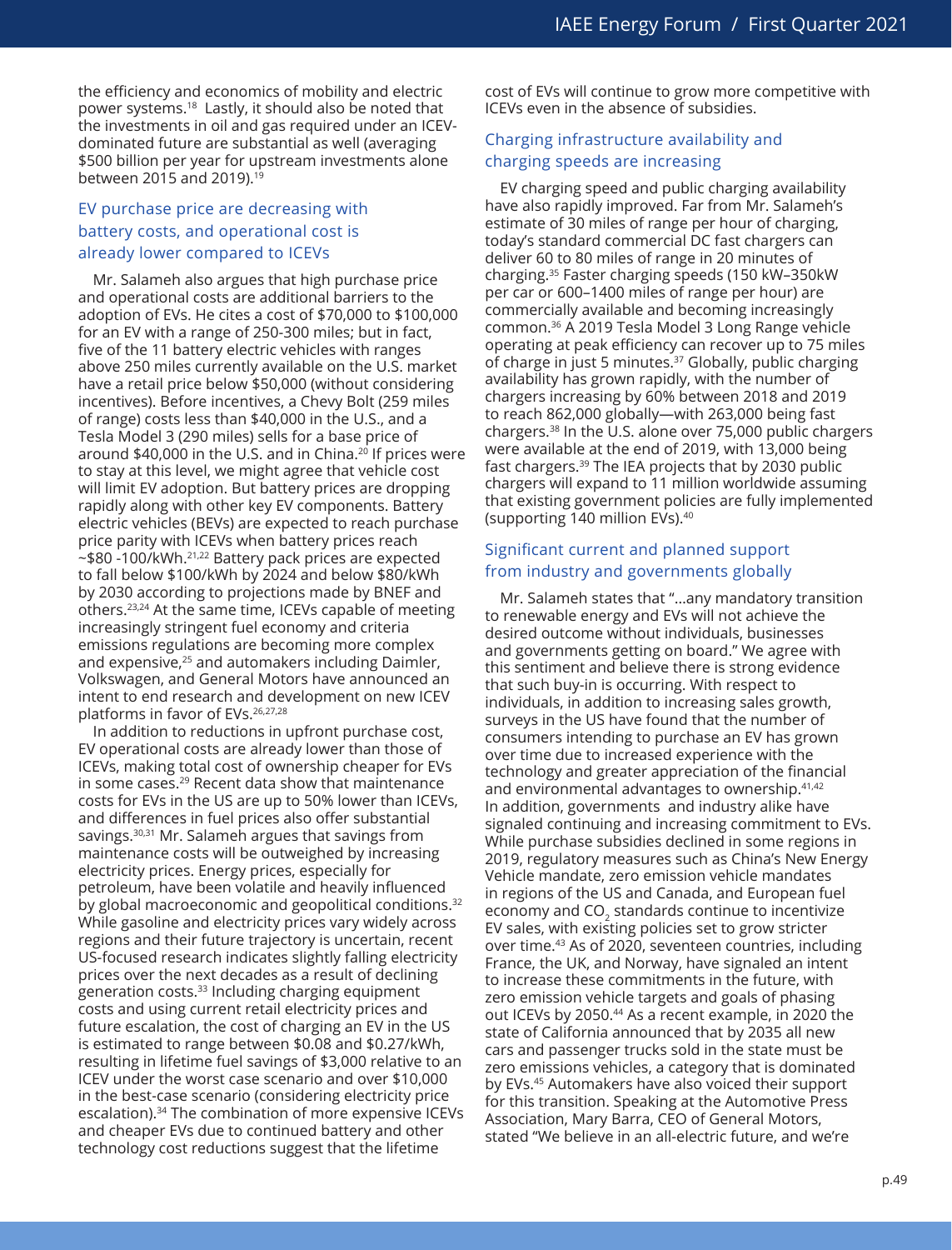moving aggressively," and expressed the belief that electric vehicles will help the company to grow.46 These sentiments have been echoed by other manufacturers, including Volkswagen and Ford, and supported by expanded EV offerings and R&D.<sup>47,48,49</sup> This support reflects not only recognition of increasing consumer demand for EVs, but also industry engagement and broad actions in response to concerns surrounding local air pollution and CO<sub>2</sub> emissions, which are priorities globally.

#### **Conclusions**

Projecting future technology adoption is a daunting task, and no one can know with certainty the future role of EVs and ICEVs. However, in this article we tried to inform this discussion with current facts. Over the last decade, EVs have made rapid progress, including major cost reductions, great expansion of charging infrastructure, and improvements in batteries and other technologies—in many cases outpacing expectations. With a wider variety of EVs coming to market, including medium- and heavy-duty models, as well as strong commitments made by governments and industry, there are reasons to expect that the next decade will see further accelerations in growth, as anticipated by many leading experts, industry leaders, and governments. Still, Mr. Salameh asserts that apart from technological barriers, "…the real challenge facing a deeper penetration of EVs into the global transport system is the realization that oil is irreplaceable now or ever." This assertion rests on the premise that the advantages of petroleum as a transportation fuel are so great that there is no reason for further sectoral transformations to occur. Advantages that EVs provide over ICEVs offer a compelling motivation for such a transformation. These include zero tailpipe emissions (greatly benefiting local air quality) and, if coupled with clean electricity, significant CO<sub>2</sub> emissions reductions. While EVs are part of a larger set of possible solutions to the problems of energy, air quality, and emissions, the commitments to their development made by both governments and industry leaders suggest that the recognition of their advantages is widespread and will be sustained through the coming decades. Moreover, fast acceleration, low noise, and the opportunity of convenient home-based charging also contribute to an overall improved driving experience for EVs compared to the incumbent technology. The biggest customer barrier often cited for EVs, has been range, but even this is being addressed with new models having over 300 miles range and charging infrastructure being expanded. The facts and references reported in this article show that providing affordable and convenient mobility solutions for on-road transportation is indeed feasible without relying predominantly on ICEVs. Electric vehicles are a competitive technology that has seen major technological progress over the last decade and is already seeing significant adoption today. In light of this, and of the massive investments and commitments from multiple stakeholders, EVs are

well-positioned to achieve widespread adoption in the coming decades.

#### Footnotes

<sup>1</sup> EVs are vehicles that are powered with an on-board battery that can be charged from an external source of electricity. This definition includes plug-in hybrid electric vehicles (PHEVs) and battery electric vehicles (BEVs).

2 IEA, Global EV Outlook 2020, IEA (2020), Paris [https://www.iea.org/](https://www.iea.org/reports/global-ev-outlook-2020) [reports/global-ev-outlook-2020](https://www.iea.org/reports/global-ev-outlook-2020).

#### 3 Ibid.

4 McKinsey, Electric mobility after the crisis: Why an auto slowdown won't hurt EV demand, September 2020, [https://www.mckinsey.com/](https://www.mckinsey.com/industries/automotive-and-assembly/our-insights/electric-mobility-after-the-crisis-why-an-auto-slowdown-wont-hurt-ev-demand) [industries/automotive-and-assembly/our-insights/electric-mobility-af](https://www.mckinsey.com/industries/automotive-and-assembly/our-insights/electric-mobility-after-the-crisis-why-an-auto-slowdown-wont-hurt-ev-demand)[ter-the-crisis-why-an-auto-slowdown-wont-hurt-ev-demand](https://www.mckinsey.com/industries/automotive-and-assembly/our-insights/electric-mobility-after-the-crisis-why-an-auto-slowdown-wont-hurt-ev-demand)

5 IEA, Global EV Outlook 2020, IEA (2020), Paris [https://www.iea.org/](https://www.iea.org/reports/global-ev-outlook-2020) [reports/global-ev-outlook-2020](https://www.iea.org/reports/global-ev-outlook-2020).

6 CNCDA, California Auto Outlook, Volume 16 (1) (2020), [https://www.](https://www.cncda.org/wp-content/uploads/Cal-Covering-4Q-19.pdf) [cncda.org/wp-content/uploads/Cal-Covering-4Q-19.pdf](https://www.cncda.org/wp-content/uploads/Cal-Covering-4Q-19.pdf).

<sup>7</sup>Patrick Hertzke, Nicolai Muller, Patrick Schaufuss, Stephanie Schenk and Ting Wu, "Expanding electric-vehicle adoption despite early growing pains," McKinsey & Company, August 26, 2019, [https://www.](https://www.mckinsey.com/industries/automotive-and-assembly/our-insights/expanding-electric-vehicle-adoption-despite-early-growing-pains) [mckinsey.com/industries/automotive-and-assembly/our-insights/ex](https://www.mckinsey.com/industries/automotive-and-assembly/our-insights/expanding-electric-vehicle-adoption-despite-early-growing-pains)[panding-electric-vehicle-adoption-despite-early-growing-pains#](https://www.mckinsey.com/industries/automotive-and-assembly/our-insights/expanding-electric-vehicle-adoption-despite-early-growing-pains).

<sup>8</sup>CALSTART, Drive to Zero's Zero-emission Technology Inventory (ZETI) Tool Version 5.5, (2020), Available online at [https://globaldrivetozero.](https://globaldrivetozero.org/tools/zero-emission-technology-inventory/) [org/tools/zero-emission-technology-inventory/](https://globaldrivetozero.org/tools/zero-emission-technology-inventory/).

9 General Motors, GM Boosts Investment, Grows Electric Portfolio to Lead in EV Race, November 19 2020. [https://media.gm.com/media/us/](https://media.gm.com/media/us/en/gm/ev.detail.html/content/Pages/news/us/en/2020/nov/1119-electric-portfolio.html) [en/gm/ev.detail.html/content/Pages/news/us/en/2020/nov/1119-elec](https://media.gm.com/media/us/en/gm/ev.detail.html/content/Pages/news/us/en/2020/nov/1119-electric-portfolio.html)[tric-portfolio.html](https://media.gm.com/media/us/en/gm/ev.detail.html/content/Pages/news/us/en/2020/nov/1119-electric-portfolio.html)

Matteo Muratori, et al., "The Rise of Electric Vehicles -- 2020 Status and Future Expectations," Progress in Energy, forthcoming.

<sup>12</sup>Colin McKerracher, Ali Izadi-Najafabadi, Aleksandra O'Donovan, et al, Electric Vehicle Outlook 2020, BloombergNEF (2020), [https://about.](https://about.bnef.com/electric-vehicle-outlook/) [bnef.com/electric-vehicle-outlook/](https://about.bnef.com/electric-vehicle-outlook/).

13 U.S. DRIVE, Summary Report on EVs at Scale and the US Power System, US Department of Energy Vehicle Technologies Office (2019), [https://www.energy.gov/sites/prod/files/2019/12/f69/GITT%20](https://www.energy.gov/sites/prod/files/2019/12/f69/GITT%20ISATT%20EVs%20at%20Scale%20Grid%20Summary%20Report%20FINAL%20Nov2019.pdfn) [ISATT%20EVs%20at%20Scale%20Grid%20Summary%20Report%20](https://www.energy.gov/sites/prod/files/2019/12/f69/GITT%20ISATT%20EVs%20at%20Scale%20Grid%20Summary%20Report%20FINAL%20Nov2019.pdfn) [FINAL%20Nov2019.pdf](https://www.energy.gov/sites/prod/files/2019/12/f69/GITT%20ISATT%20EVs%20at%20Scale%20Grid%20Summary%20Report%20FINAL%20Nov2019.pdfn).

<sup>14</sup> Francis Mwasilu, Jackson John Justo, Eun-Kyung Kim, Ton Duc Do, and Jin-Woo Jung, "Electric vehicles and smart grid interaction: A review of vehicle to grid and renewable energy sources integration," Renewable and Sustainable Energy Reviews 34 (June 2014), 501-516.

15 Bethany Frew, Sarah Becker, Michael Dvorak, Gorm Andresen and Mark Jacobson, "Flexibility mechanisms and pathways to a high renewable US electricity future," Energy 101 (15 April 2016), 65-78.

<sup>16</sup> Heather Clancy, "Why PG&E, National Grid and Enel are charging up to power EVs," GreenBiz, April 10, 2018, [https://www.greenbiz.com/](https://www.greenbiz.com/article/why-pge-national-grid-and-enel-are-charging-power-evs) [article/why-pge-national-grid-and-enel-are-charging-power-evs](https://www.greenbiz.com/article/why-pge-national-grid-and-enel-are-charging-power-evs).

<sup>17</sup>Evan Polymeneas, Adam Rubin and Humayun Tai, "Modernizing the investment approach for electric grids," McKinsey & Company, November 11, 2020, [https://www.mckinsey.com/industries/electric-pow](https://www.mckinsey.com/industries/electric-power-and-natural-gas/our-insights/modernizing-the-investment-approach-for-electric-grids)[er-and-natural-gas/our-insights/modernizing-the-investment-ap](https://www.mckinsey.com/industries/electric-power-and-natural-gas/our-insights/modernizing-the-investment-approach-for-electric-grids)[proach-for-electric-grids](https://www.mckinsey.com/industries/electric-power-and-natural-gas/our-insights/modernizing-the-investment-approach-for-electric-grids).

<sup>18</sup> Clean Energy Ministerial, "Electric Vehicle and Power System Integration: Key insights and policy messages from four CEM workstreams," 11th Clean Energy Ministerial, September 2020, [http://www.cleanen](http://www.cleanenergyministerial.org/sites/default/files/2020-09/2020-9-15%20CEM%20Horizontal%20Accelerator%20FINAL%20FOR%20POSTING.pdf)[ergyministerial.org/sites/default/files/2020-09/2020-9-15%20CEM%20](http://www.cleanenergyministerial.org/sites/default/files/2020-09/2020-9-15%20CEM%20Horizontal%20Accelerator%20FINAL%20FOR%20POSTING.pdf) [Horizontal%20Accelerator%20FINAL%20FOR%20POSTING.pdf](http://www.cleanenergyministerial.org/sites/default/files/2020-09/2020-9-15%20CEM%20Horizontal%20Accelerator%20FINAL%20FOR%20POSTING.pdf).

<sup>11</sup> Ibid.